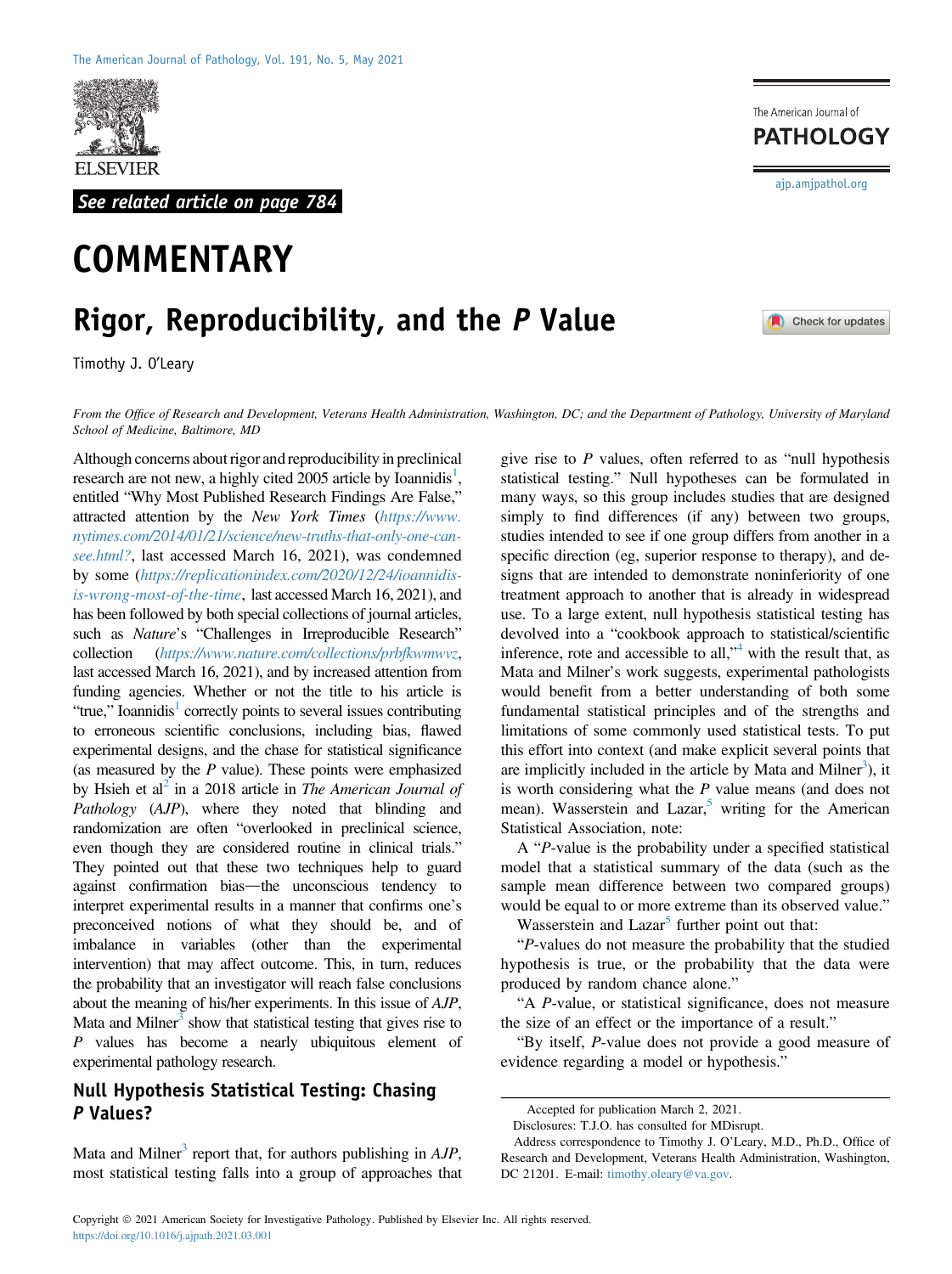To rephrase these statements, a "P-value is simply the probability that in a research study the data would be at least as extreme as those observed, if the null hypothesis were true." [6](#page-3-5) The P value gives us a summary of the data associated with a specific experiment. "It cannot work backwards and make statements about the underlying reality. That requires another piece of information: the odds that a real effect was there in the first place."<sup>[7](#page-3-6)</sup> One implication of these observations is that "P-values test not only the null hypothesis, but everything else in the experiment" ([http://](http://www.compbio.dundee.ac.uk/user/mgierlinski/talks/pvalues2/p-values9.pdf) [www.compbio.dundee.ac.uk/user/mgierlinski/talks/pvalues](http://www.compbio.dundee.ac.uk/user/mgierlinski/talks/pvalues2/p-values9.pdf) [2/P-values9.pdf](http://www.compbio.dundee.ac.uk/user/mgierlinski/talks/pvalues2/p-values9.pdf), last accessed March 16, 2021).

Ioannidis<sup>[1](#page-3-0)</sup> builds on these principles, reminding us that the actual probability that a tested hypothesis is true is dependent on the a priori probability that it was true, and that this a priori probability goes down as the flexibility of designs, analytical approaches, and outcomes within a field increases. For statistical tests, just as for diagnostic tests, the predictive value depends not only on sensitivity, but on prevalence—in the case of statistical tests, the prevalence of potential alternative hypotheses.

Despite these significant limitations, statistical techniques are valuable tools that, when properly employed and understood, can reduce the probability that scientists will draw false conclusions. Unfortunately, they may have precisely the opposite effect when used or interpreted improperly. Mata and Milner, $3$  after careful analysis, concluded that statistical methods are not always employed correctly in the experimental pathology literature, in many cases because the experimental data may not conform to the statistical model used for testing. They found that few studies adjusted  $P$  values to account for testing multiple hypotheses, for example, and that there was significant overutilization of parametric tests when nonparametric statistical tests would have been more appropriate. When the wrong statistical model is used, P does not mean what we think it does. The  $P$  value may be artificially reduced, for example, when small samples that are not taken from normally distributed populations are compared using parametric methods Mata and Milner<sup>3</sup> corrected this problem by providing an extensive discussion of statistical testing strategies useful for many of the kinds of experimental studies that appear in AJP. They effectively illustrate the strengths and weaknesses of many statistical tools and point out the value of obtaining statistical consultation when planning studies. More importantly, they emphasized that, before performing any experiments, researchers should generate "an a priori statistical analysis plan, including anticipated data types, sample size calculations, and test selection."

#### Planning for Power and Replicability

Development of a statistical analysis plan begins with recognizing that scientific inference is much broader than statistical inference, $4,8$  $4,8$  a point that sometimes seems forgotten. To be useful, the results of an experiment should make sense in the context of the broader knowledge base. Statistical analysis must also make sense of the data themselves. Mata and Milner's thoughtful overview of descriptive statistics, and the need to truly examine and think about experimental data, serves to point out that the purpose of both experiments and of statistics is insight, not P values. Nevertheless, as the authors note, care must be taken to ensure that such examinations do not introduce bias into later analyses, which are often best conducted using methods that do not assume anything about the underlying data (by using nonparametric or distributionindependent methods). Thus, insistence that a statistical analysis plan be generated before the onset of experiments is an important safeguard against bias and resulting error.

Mata and Milner's emphasis on the importance of determining sample size in advance of performing an experiment is similarly well considered. This process, typically referred to as power analysis, has been outlined previously,<sup>[9](#page-3-8)</sup> and many computer programs are available to assist with power analyses appropriate for particular testing strategies. Power analysis requires choice of a statistical model, definition of a meaningful minimum effect size, and identification of researcher tolerance for type I (falsely rejecting the null hypothesis) or type II (falsely accepting the null hypothesis) errors. Examination of the scientific literature (including that in AJP) shows that researchers outside the realm of genetics/genomics almost invariably choose threshold P values,  $\alpha$  < 0.05, for rejecting the null hypothesis (with the unstated justification being that everybody does it, or referees will accept it). This particular threshold originally arose because it was usually easy to compute in the era before digital computers; it is totally arbitrary today. Authors of preclinical investigations seldom justify their choice of  $\alpha$ , then ignore the risk of type II error and leave  $\beta$ , the threshold for falsely accepting the null hypothesis, unspecified. It seems likely that the power  $(1-\beta)$ associated with a particular study may in many cases be limited less by scientific carelessness than by funding-driven feasibility—increasing power invariably requires increasing sample size, and thus cost. Nevertheless, failure to ensure adequate sample sizes and statistical power when trying to replicate previously reported results can be a major driver for replication failure. A study designed with statistical power of 0.3 cannot reasonably be expected to confirm an earlier finding, even if that earlier finding is true. In contrast to basic science studies, power is typically set in the range of 0.8 to 0.9 when designing clinical trials.

Power analysis must be performed before an experiment rather than afterwards, because the observed significance level of a post hoc analysis also determines the observed power, which is thus biased by the results themselves.<sup>[10](#page-3-9)</sup> Sample sizes that result from power analysis should be regarded as estimates—large deviations from sample sizes resulting from power analysis should probably be considered meaningful, but small deviations probably should not; similarly, the estimate of statistical power is itself a highly educated guess.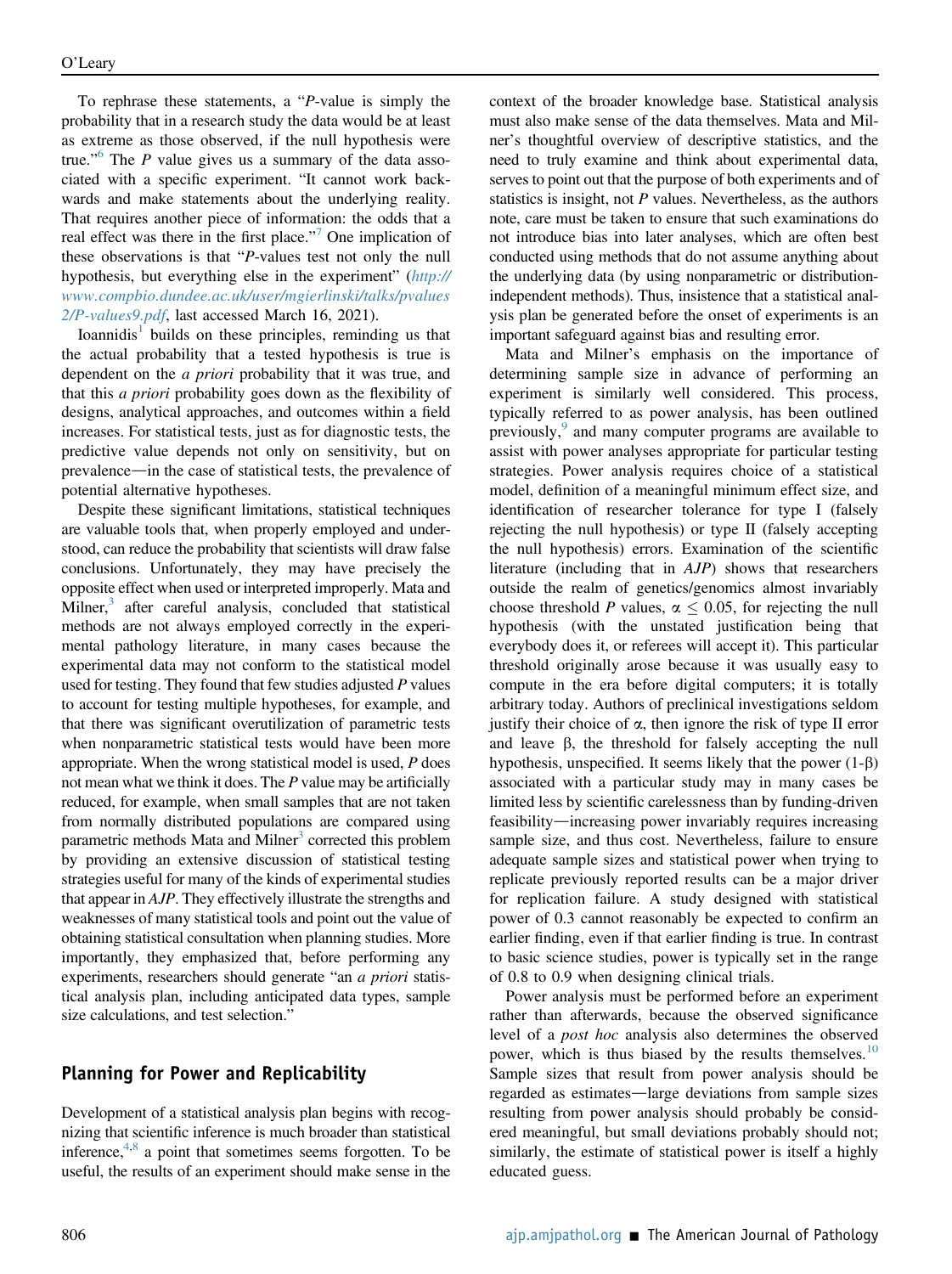### There Is No Universal Threshold for Statistical Significance

The use of a *P*-value threshold for the assessment of significance, although required to conduct a power analysis, is not without its problems. There is probably no single appropriate threshold, and determination of a threshold (if one is to be used at all) is non-trivial.<sup>11</sup> Should P values of 0.051 and 0.049 really be treated as "categorically different?"<sup>[12](#page-3-11)</sup> If many of the results reported using a  $P$ -value threshold of 0.05 are false, should we require that it be arbitrarily lowered, as suggested by some authors? $13,14$  $13,14$ These are difficult questions that engender several differing opinions, many of which are found in a single supplemental issue of the American Statistician published in 2019 ([https://www.tandfonline.com/toc/utas20/73/sup1?nav](https://www.tandfonline.com/toc/utas20/73/sup1?nav=toclist)= [toclist](https://www.tandfonline.com/toc/utas20/73/sup1?nav=toclist), last accessed March 16, 2021). One approach worthy of consideration is computation of the "false positive report probability (FPRP)<sup> $n^{15}$  $n^{15}$  $n^{15}$ </sup> to guide selection of  $\alpha$ . The challenge with this approach is that it requires an estimate of the prior probability that the tested hypothesis is actually true. When testing a previously unexplored hypothesis, it may be reasonable to assume the prior probability to be low, with the result that false-positive report probability is likely to be high even for  $\alpha \leq 0.01$ ,<sup>[15](#page-3-14)</sup> necessitating replication of the finding (preferably by others), or by a different experimental approach.

One situation in which virtually every statistician advocates for reducing the P-value threshold for significance is that of multiple comparisons conducted within a single study. If one conducts a series of properly chosen statistical tests, each with a probability  $\alpha$  of giving a false-positive result, then the probability  $P_{fp}$  of obtaining at least one false-positive result (ignoring the impact of the a priori probability) scales roughly as  $(1-\alpha)^n$ , where n is the number of tests conducted. For  $n = 13$ , P<sub>fp.</sub> is nearly 0.5. Mata and Milner $3$  point out the importance of correcting for multiplehypothesis testing both directly and when considering the use of post-hoc analytical methods, noting that "studies are rarely adequately powered for definitive post hoc testing," and comment that such results should usually be considered "exploratory" and subjected to a new round of experiments. This process of exploratory testing followed by additional, independent experiments is a powerful way to increase the a priori probability of a particular conclusion, the predictive value of a statistical test intended to test that conclusion, and the likelihood that a conclusion supported by that test is actually true. Mata and Milner $3$  also warn researchers against using post-hoc analysis to "data dredge" subgroups if their original hypothesis was not supported by their experiment. Both here and in their discussion of stepwise regression, the authors appropriately warn of the risks associated with data dredging practices, which significantly increase the odds that a researcher will arrive at (and publish) conclusions that are actually false.

### Statistics Is About Understanding, Not About P Values

As noted above, a  $P$  value itself says little about the magnitude of an effect; nevertheless, knowing the magnitude of an effect is usually critical to understanding its biological importance. Mata and Milner<sup>3</sup> note the importance of effect size estimates when referring to the predictive value of  $+/-$  diagnostic tests (analysis of categorical data), as well as by their inclusion of regression and life table methods among the statistical techniques they survey. Understanding effect size also requires understanding the degree of certainty around the effect size estimate; many software packages, such as MedCalc ([https://www.medcalc.](https://www.medcalc.org/calc/diagnostic_test.php) [org/calc/diagnostic\\_test.php](https://www.medcalc.org/calc/diagnostic_test.php), last accessed March 16, 2021), provide confidence limits (typically 95%) around their effect size estimates. Combining effect size and confidence limits with determination of a  $P$  value may be expected in many cases to improve the assessment of significance.<sup>16</sup>

Some of the methods included by Mata and Milner $3$ —all well suited for the experimental designs generally employed by investigative pathologists—may not be appropriate for the kinds of diagnostic test comparisons typically performed in the clinical laboratory. As an example, the Fisher exact test is appropriate for assessing differences between two groups of subjects, such as a group of patients who received a medication versus a group who did not. It is not, however, appropriate for comparing two different diagnostic tests for a single disease, both of which were run on each member of a group of subjects. Statistical considerations for diagnostic tests are described by  $Biswas<sup>9</sup>$  $Biswas<sup>9</sup>$  $Biswas<sup>9</sup>$  in an article that in some ways serves as a companion to that of Mata and Milner.<sup>3</sup>

The discussion above (together with the article by Mata and  $M$ ilner<sup>3</sup>) is based on the use of a frequentist approach to statistical inference. Although this approach to determining truth dominates biological sciences, it is much less frequently employed in disciplines such as physics and chemistry. Frequentist statistical analysis is not the only statistical approach applicable to biological science; one statistician lamented that "We teach it because it's what we do; we do it because it's what we teach."<sup>[5](#page-3-4)</sup> Other approaches, such as Bayesian analysis, or combinations of Bayesian and frequentist approaches, are more appropriate (although perhaps less accessible and less used) for many scientific investigations.<sup>[17](#page-3-16)</sup> Some people would argue that large and consistent biological effects do not even benefit from statistical inference; it would be hard to advocate for requiring statistical validation before using transfusion to treat exsanguinating hemorrhage.

Following Mata and Milner's guidance on using correct statistical approaches, together with improved understanding of the meaning and limits of the  $P$  value, will help to improve rigor, but neither these steps not arbitrary reduction in the threshold for significance will solve the reproducibility in science. We can only see what we are looking for, and if we are not careful, overreliance on statistical analysis alone can bias what we decide to look for.